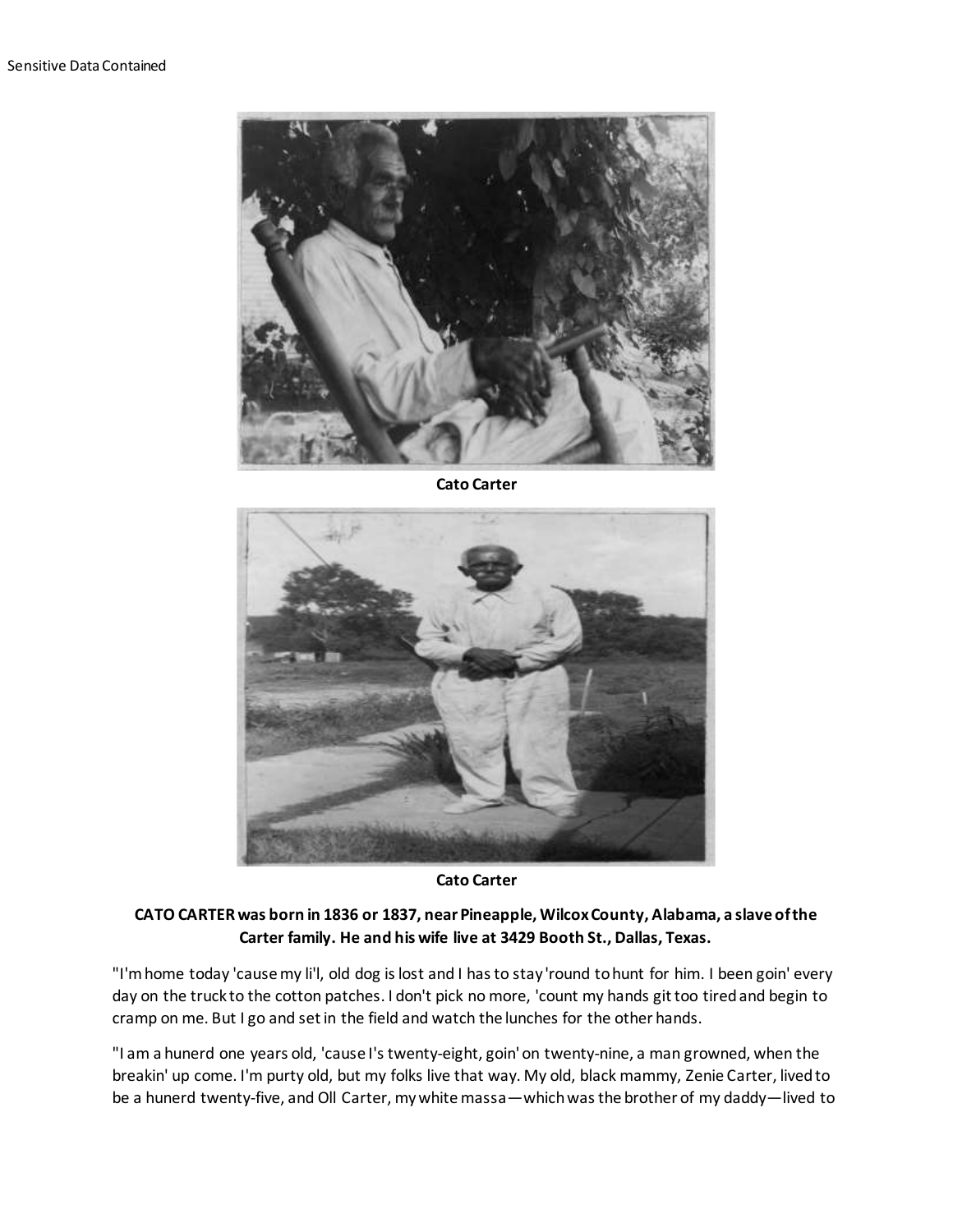be a hunerd four. He ain't been so long died. Al Carter, my own daddy, lived to be very ageable, but I don't know when he died.

"Back in Alabama, Missie Adeline Carter took me when I was past my creepin' days to live in the big house with the white folks. I had a room built on the big house, where I stayed, and they was allus good to me, 'cause I's one of their blood. They never hit me a lick or slapped me once, and told me they'd never sell me away from them. They was the bes' quality white folks and lived in a big, two-story house with a big hall what run all the way through the house. They wasn't rough as some white folks on their niggers.

"My mammy lived in a hewn-oak log cabin in the quarters. There was a long row of cabins, some bigger than t'others, 'count of fam'ly size. My massa had over eighty head of slaves. Them li'l, old cabins was cozy, 'cause[Pg 203] we chinked 'em with mud and they had stick chimneys daubed with mud, mixed with hawg-hair.

"The fixin's was jus' plain things. The beds was draw-beds—wooden bedsteads helt together with ropes drawed tight, to hold them. We scalded moss and buried it awhile and stuffed it into tickin' to make mattresses. Them beds slep' good, better'n the ones nowadays.

"There was a good fireplace for cookin' and Sundays the Missie give us niggers a pint of flour and a chicken, for to cook a mess of victuals. Then there was plenty game to find. Many a time I've kilt seventy-five or eighty squirrels out of one big beech. There was lots of deer and bears and quails and every other kind of game, but when they ran the Indians out of the country, the game jus' followed the Indians. I've seed the bigges' herds of deer followin' the way the Indians drifted. Whenever the Indians lef', the game all lef' with them, for some reason I dunno.

"Talkin' 'bout victuals, our eatin' was good. Can't say the same for all places. Some of the plantations half starved their niggers and 'lowanced out their eatin' till they wasn't fittin' for work. They had to slip about to niggers on other places to piece out their meals. They had field calls and other kinds of whoops and hollers, what had a meanin' to 'em.

"Our place was fifteen hunerd acres in one block, and 'sides the crops of cotton and corn and rice and ribbon cane we raised in the bottoms, we had veg'tables and sheep and beef. We dried the beef on scaffolds we built and I used to tend it. But bes' of anythin' to eat, I liked a big, fat coon, and I allus liked honey. Some the niggers had li'l garden patches they tended for themselves.[Pg 204]

"Everythin' I tell you am the truth, but they's plenty I can't tell you. I heard plenty things from my mammy and grandpappy. He was a fine diver and used to dive in the Alabama river for things what was wrecked out of boats, and the white folks would git him to go down for things they wanted. They'd let him down by a rope to find things on the bottom of the riverbed. He used to git a piece of money for doin' it.

"My grandmammy was a juksie, 'cause her mammy was a nigger and her daddy a Choctaw Indian. That's what makes me so mixed up with Indian and African and white blood. Sometimes it mattered to me, sometimes it didn't. It don't no more, 'cause I'm not too far from the end of my days.

"I had one brother and one sister I helped raise. They was mostly nigger. The Carters told me never to worry 'bout them, though, 'cause my mammy was of their blood and all of us in our fam'ly would never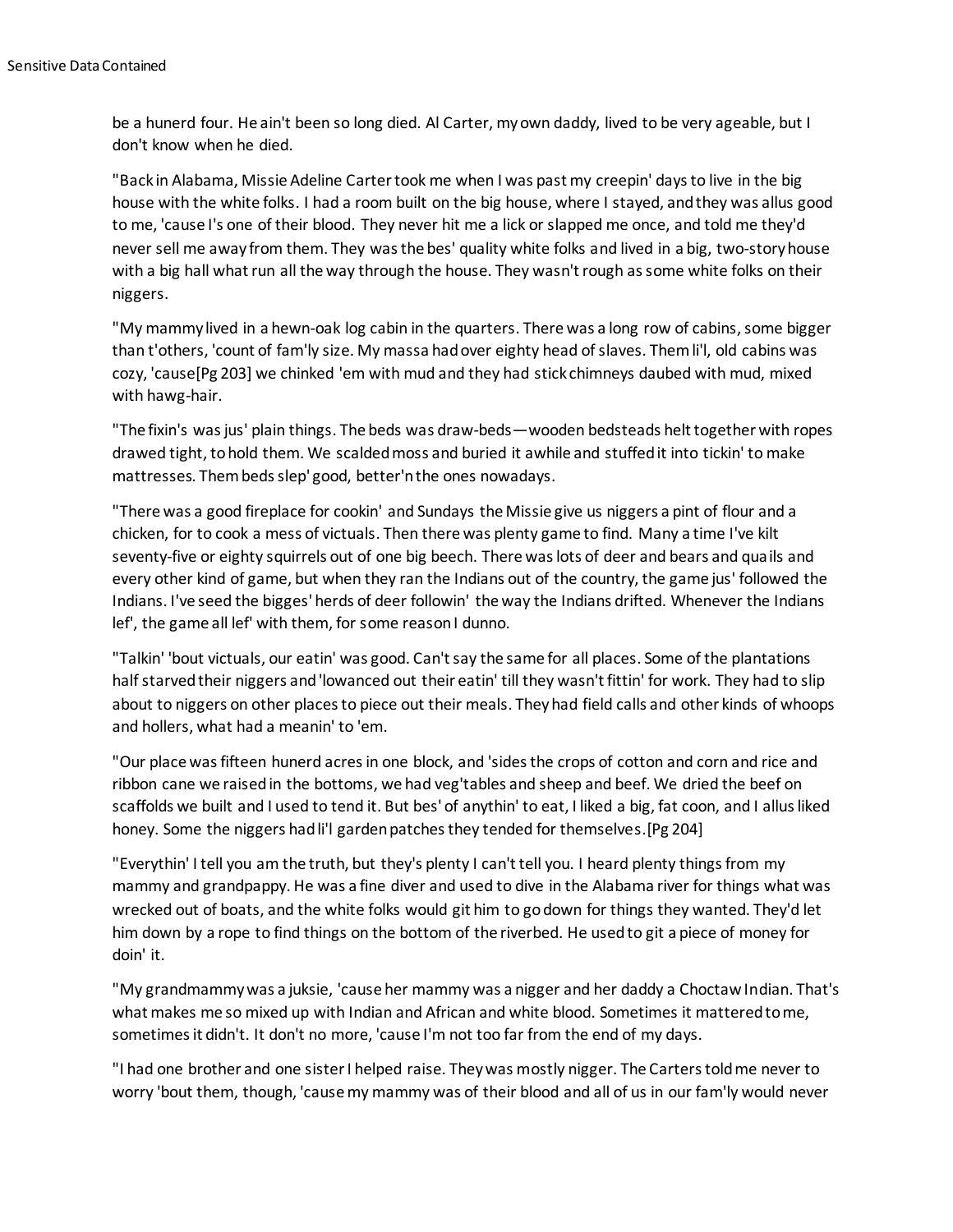be sold, and sometime they'd make free man and women of us. My brother and sister lived with the niggers, though.

"I was trained for a houseboy and to tend the cows. The bears was so bad then, a 'sponsible pusson who could carry a gun had to look after them.

"My massa used to give me a li'l money 'long, to buy what I wanted. I allus bought fine clothes. In the summer when I was a li'l one, I wore lowerin's, like the rest of the niggers. That was things made from cotton sackin'. Most the boys wore shirttails till they was big yearlin's. When they bought me red russets from the town, I cried and cried. I didn't want to wear no rawhide shoes. So they took 'em back. They had a weakness for my cryin'. I did have plenty fine clothes, good woolen suits they spinned on the place, and doeskins and fine[Pg 205] linens. I druv in the car'age with the white folks and was 'bout the mos' dudish nigger in them parts.

"I used to tend the nurslin' thread. The reason they called it that was when the mammies was confined with babies havin' to suck, they had to spin. I'd take them the thread and bring it back to the house when it was spinned. If they didn't spin seven or eight cuts a day, they'd git a whuppin'. It was consid'ble hard on a woman when she had a frettin' baby. But every mornin' them babies had to be took to the big house, so the white folks could see if they's dressed right. They was money tied up in li'l nigger young'uns.

"They whupped the women and they whupped the mens. I used to work some in the tan'ry and we made the whips. They'd tie them down to a stob, and give 'em the whuppin'. Some niggers, it taken four men to whup 'em, but they got it. The nigger driver was meaner than the white folks. They'd better not leave a blade of grass in the rows. I seed 'em beat a nigger half a day to make him 'fess up to stealin' a sheep or a shoat. Or they'd whup 'em for runnin' away, but not so hard if they come back of their own 'cordance when they got hungry and sick in the swamps. But when they had to run 'em down with the nigger dogs, they'd git in bad trouble.

"The Carters never did have any real 'corrigible niggers, but I heard of 'em plenty on other places. When they was real 'corrigible, the white folks said they was like mad dogs and didn't mind to kill them so much as killin' a sheep. They'd take 'em to the graveyard and shoot 'em down and bury 'em face downward, with their shoes on. I never seed it done, but they made some the niggers go for a lesson to them that they could git the same.

"But I didn't even have to carry a pass to leave my own place, like the other niggers. I had a cap with a sign on it: 'Don't bother this nigger, [Pg 206] or there will be Hell to pay.' I went after the mail, in the town. It come in coaches and they put on fresh hosses at Pineapple. The coachman run the hosses into Pineapple with a big to-do and blowin' the bugle to git the fresh hosses ready. I got the mail. I was a trusty all my days and never been 'rested by the law to this day.

"I never had no complaints for my treatment, but some the niggers hated syrup makin' time, 'cause when they had to work till midnight makin' syrup, its four o'clock up, jus' the same. Sun-up to sundown was for fiel' niggers.

"Corn shuckin' was fun. Them days no corn was put in the cribs with shucks on it. They shucked it in the fiel' and shocked the fodder. They did it by sides and all hands out. A beef was kilt and they'd have a reg'lar picnic feastin'. They was plenty whiskey for the niggers, jus' like Christmas.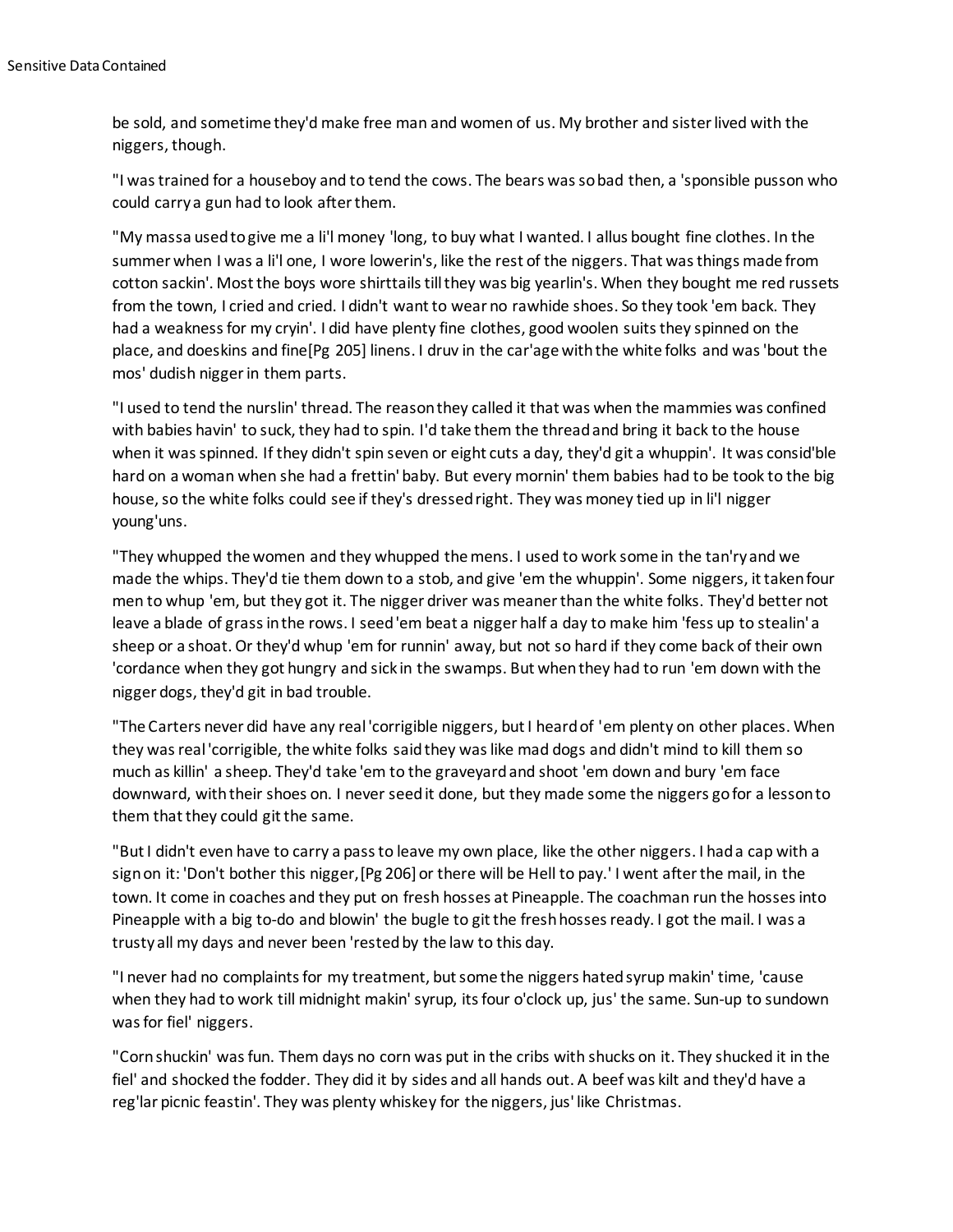"Christmas was the big day at the Carter's. Presents for every body, and the bakin' and preparin' went on for days. The li'l ones and the big ones were glad, 'specially the nigger mens, 'count of plenty good whiskey. Mr. Oll Carter got the bes' whiskey for his niggers.

"We used to have frolics, too. Some niggers had fiddles and played the reels, and niggers love to dance and sing and eat.

"Course niggers had their ser'ous side, too. They loved to go to church and had a li'l log chapel for worship. But I went to the white folks church. In the chapel some nigger mens preached from the Bible, but couldn't read a line no more than a sheep could. The Carters didn't mind their niggers prayin' and singin' hymns, but some places wouldn't 'low them to worship a-tall, and they had to put their heads in pots to sing or pray.

"Mos' the niggers I know, who had their mar'age put in the book, did it after the breakin' up, plenty after they had growned chillen. When they got[Pg 207] married on the places, mostly they jus' jumped over a broom and that made 'em married. Sometimes one the white folks read a li'l out of the Scriptures to 'em and they felt more married.

"Take me, I was never one for sickness. But the slaves used to git sick. There was jaundice in them bottoms. First off they'd give some castor oil, and if that didn't cure they'd give blue mass. Then if he was still sick they'd git a doctor.

"They used to cry the niggers off jus' like so much cattle, and we didn't think no diff'rent of it. I seed them put them on the block and brag on them somethin' big. Everybody liked to hear them cry off niggers. The cryer was a clown and made funny talk and kep' everybody laughin'.

"When massa and the other mens on the place went off to war, he called me and said, 'Cato, you's allus been a 'sponsible man, and I leave you to look after the women and the place. If I don't come back, I want you to allus stay by Missie Adeline! I said, 'Fore Gawd, I will, Massa Oll.' He said, 'Then I can go awaypeaceable.'

"We thought for a long time the sojers had the Fed'rals whupped to pieces, but there was plenty bad times to go through. I carried a gun and guarded the place at nighttime. The paddyrollers was bad. I cotched one and took him to the house more'n once. They wore black caps and put black rags over their faces and was allus skullduggerying 'round at night. We didn't use torches any more when we went 'round at night, 'cause we was afeared. We put out all the fires 'round the house at nighttime.

"The young mens in grey uniforms used to pass so gay and singin', in the big road. Their clothes was good and we used to feed them the best we had on the[Pg 208] place. Missie Adeline would say, 'Cato, they is our boys and give them the best this place 'fords.' We taken out the hams and the wine and kilt chickens for them. That was at first.

"Then the boys and mens in blue got to comin' that way, and they was fine lookin' men, too. Missie Adeline would cry and say, 'Cato, they is just mens and boys and we got to feed them, too.' We had a pavilion built in the yard, like they had at picnics, and we fed the Fed'rals in that. Missie Adeline set in to cryin' and says to the Yankees, 'Don't take Cato. He is the only nigger man I got by me now. If you take Cato, I just don't know what I'll do.' I tells them sojers I got to stay by Missie Adeline so long as I live. The Yankee mens say to her, 'Don't 'sturb youself, we ain't gwine to take Cato or harm nothin' of yours.' The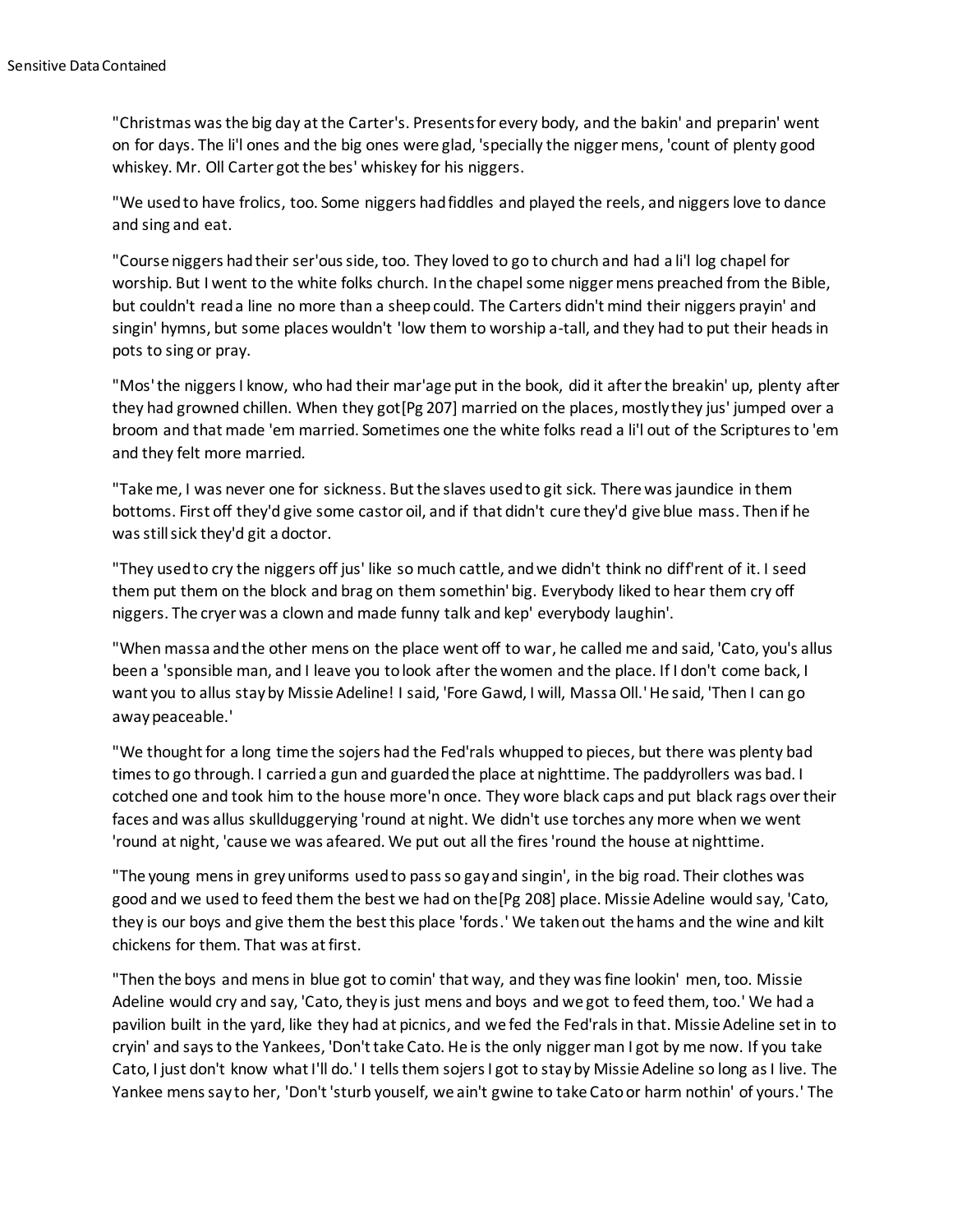reason they's all right by us, was 'cause we prepared for them, but with some folks they was rough somethin' ter'ble. They taken off their hosses and corn.

"I seed the trees bend low and shake all over and heard the roar and poppin' of cannon balls. There was springs not too far from our place and the sojers used to camp there and build a fire and cook a mule, 'cause they'd got down to starvation. When some of the guerillas seed the fire they'd aim to it, and many a time they spoiled that dinner for them sojers. The Yankees did it and our boys did it, too. There was killin' goin' on so ter'ble, like people was dogs.

"Massa Oll come back and he was all wore out and ragged. He soon called all the niggers to the front yard and says, 'Mens and womens, you are today as free as I am. You are free to do as you like, 'cause the damned Yankees done 'creed you are. They ain't a nigger on my place what was born here or ever lived here who can't stay here and work and eat to the end of his days, as long as this old place will raise peas and goobers. Go if you wants, and stay if you wants.'[Pg 209] Some of the niggers stayed and some went, and some what had run away to the North come back. They allus called, real humble like, at the back gate to Missie Adeline, and she allus fixed it up with Massa Oll they could have a place.

"Near the close of the war I seed some folks leavin' for Texas. They said if the Fed'rals won the war they'd have to live in Texas to keep slaves. So plenty started driftin' their slaves to the west. They'd pass with the womens ridin' in the wagons and the mens on foot. Some took slaves to Texas after the Fed'rals done 'creed the breakin' up.

"Long as I lived I minded what my white folks told me, 'cept one time. They was a nigger workin' in the fiel' and he kept jerkin' the mules and Massa Oll got mad, and he give me a gun and said, 'Go out there and kill that man.' I said, 'Massa Oll, please don't tell me that. I ain't never kilt nobody and I don't want to.' He said, 'Cato, you do what I tell you.' He meant it. I went out to the nigger and said, 'You has got to leave this minute, and I is, too, 'cause I is 'spose to kill you, only I ain't and Massa Oll will kill me.' He drops the hanes and we run and crawled through the fence and ran away.

"I hated to go, 'cause things was so bad, and flour sold for \$25.00 a barrel, and pickled pork for \$15.00 a barrel. You couldn't buy nothin' lessen with gold. I had plenty of 'federate money, only it wouldn't buy nothin'.

"But today I is a old man and my hands ain't stained with no blood. I is allus been glad I didn't kill that man.

"Mules run to a ter'ble price then. A right puny pair of mules sold for \$500.00. But the Yankees give me a mule and I farmed a year for a white man and watched a herd of mules, too. I stayed with them mules till four o'clock even Sundays. So many scoundrels was goin' 'bout, stealin' mules.[Pg 210]

"That year I was boun' out by 'greement with the white man, and I made \$360.00. The bureau come by that year lookin' at nigger's contracts, to see they didn't git skunt out their rightful wages. Missie Adeline and Massa Oll didn't stay mad at me and every Sunday they come by to see me, and brung me li'l del'cate things to eat.

"The Carters said a hunerd times they regretted they never larned me to read or write, and they said my daddy done put up \$500.00 for me to go to the New Allison school for cullud folks. Miss Benson, a Yankee, was the teacher. I was twenty-nine years old and jus' startin' in the blueback speller. I went to